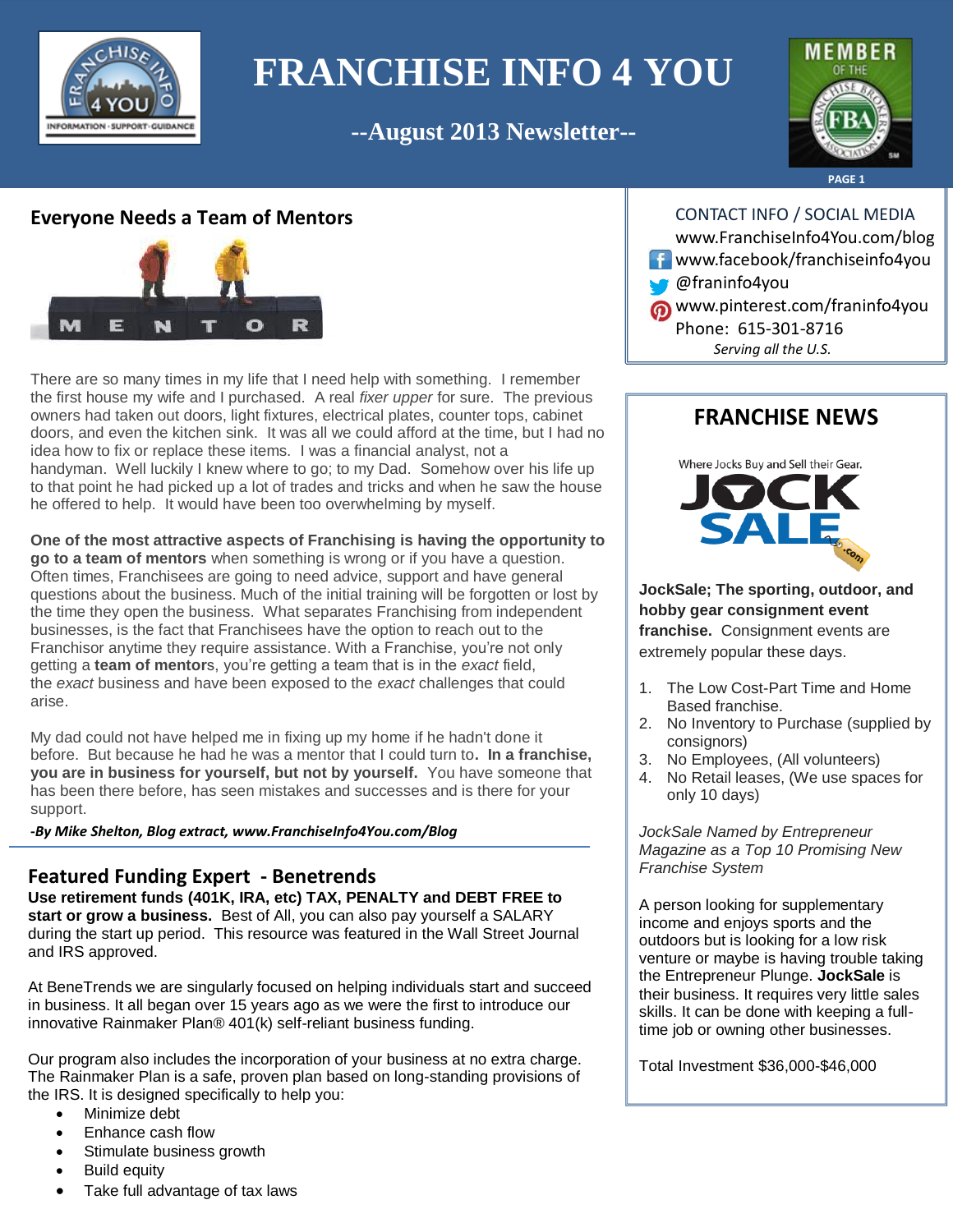

# **FRANCHISE INFO 4 YOU**

**--August 2013 Newsletter--**



### **Free Demographics Study**

When you are considering a franchise, one of the most important questions to ask is: "Will my location support this type of business?" This question must be addressed during the due diligence process. Many Franchisors have demographics software that tells them what areas are a good fit for their business. Some hire commercial real estate agents to assist you in finding the right area, but wouldn't you like to **see for yourself if your market is strong and viable?** We can help you!

At **Franchise Info 4 You**, we have access to demographics reports which tell us:

- Number of women verses men in a market
- Number of school-aged children
- Areas of higher rental income
- Average household income
- Ethnic population
- And much more…

Armed with this type of information, you will be able to choose the best location based on factual demographics, not just a guess. Remember, the saying goes, "Location, Location, Location!"

#### **Call us to request more information on demographics.**

### **Hundreds of Franchise Concepts and Complimentary Trainings**

There are almost endless franchise opportunities available to you, and we are here to help you in every way we can to evaluate all of your investment options. We are so happy to be able to provide you with the opportunity to realize your best future by finding the perfect business for you and your lifestyle.

Read below for some exciting franchise opportunities that may just be the right fit for you. Concepts range from low investment to Area Developer opportunities, from business coaching to pet industries, active management to investment-only opportunities.

Want to learn more about franchising and even *more* options that are available to you? Join us for no obligation, educational webinars with the franchise concepts in our portfolio.

We also offer monthly small business trainings to help you while running your business. Topics addressed include time management, working with your franchisor, decision making and more. We strive to provide you with the best services before, during and after you invest in your franchise. **Contact us for a calendar of events and how to attend.**

**The next page has a sample of franchise concepts on which we can provide you information:**

# **FRANCHISE NEWS**



 $\overline{a}$ Diners' today have both a limited time for meals and are also becoming more cost and health conscious. **Today's consumers are looking for healthful, specialty food restaurants** that meet their growing demands for options that offer the ideal combination of better service, higher quality ingredients, and flavor. Fast Casual Restaurants, like **Teriyaki Madness**, meet this growing demand.

- 1. As a recent issue of Entrepreneur magazine states, "Customers looking for alternatives to fast-food burgers and chicken are turning to fast-food Asian chains. This country is fascinated with Asian cuisine, so anything new has a ready and willing market." According to Nation's Restaurant News, a new study reports that the Asian quick casual concept has clear prospects for strong future growth.
- 2. Teriyaki Madness has a system-wide, year-over-year Average Unit Volume Increases of 23%! resulting in phenomenal ROI.
- 3. An affordable Fast Casual Restaurant with a TOTAL INVESTMENT OF ONLY \$250K is possible.
- 4. Fast Casual restaurants are still only a small segment of the restaurant industry and it continues to grow exponentially, tripling its market share in just the last decade. It is also the only restaurant segment to grow in the last five years, according to analysts